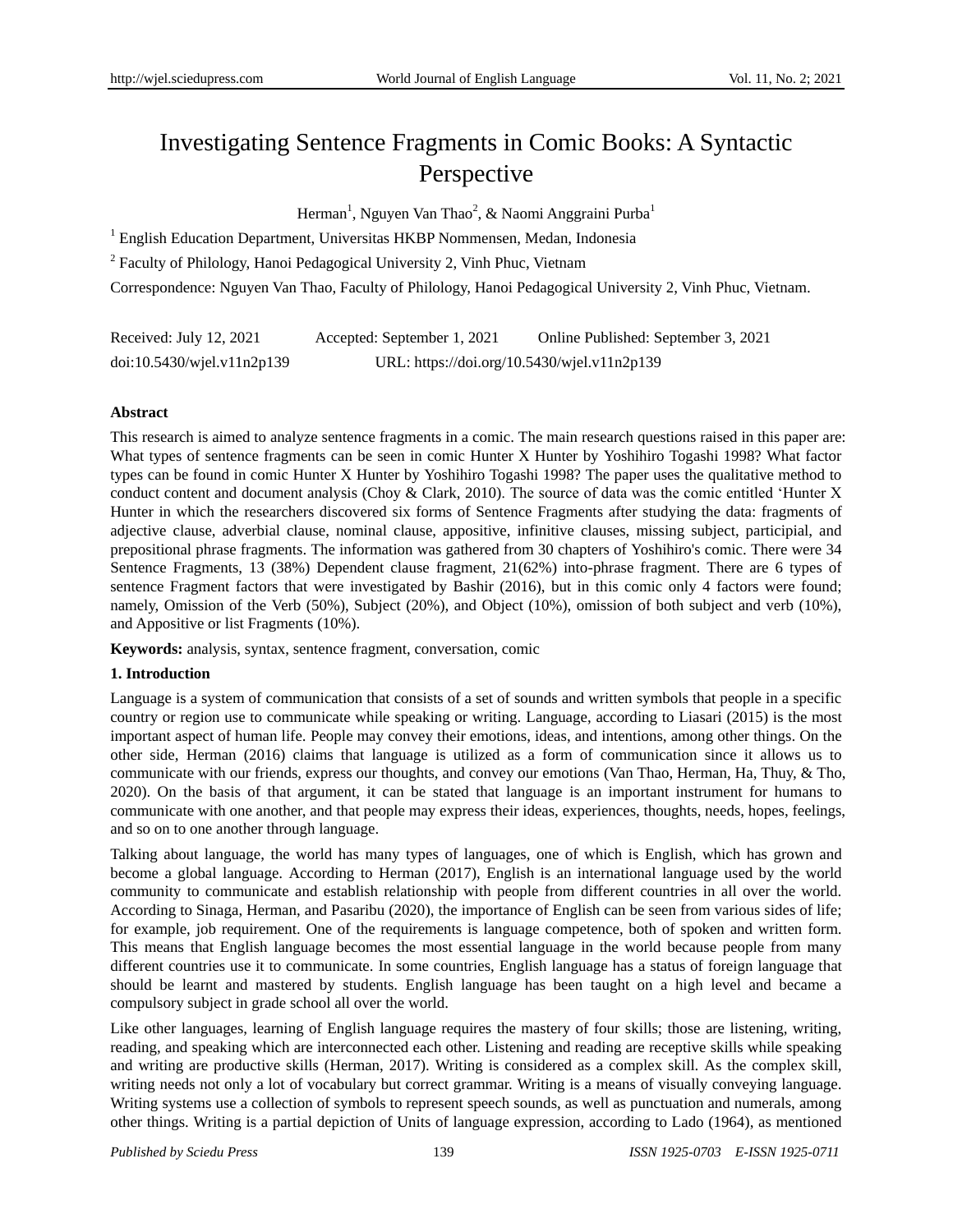in [Pardede and Herman \(2020\)](#page-12-2). Students are frequently requested to provide definitions of essential words and phrases in academic work to demonstrate to their instructors that they fully comprehend these terminologies. Academic authors, on the other hand, usually define terminology so that their readers know exactly what they're talking about when certain crucial keywords are used. When crucial words are not comprehended clearly, misinterpretation might occur. It is not enough for all pupils to focus solely on oral communication; they must also be able to write in the target language.

Writing is a productive talent, according to [Herman, Purba, Thao, and Purba \(2020\)](#page-11-4), because the focus is on providing information. From this statement, it can be concluded that English is an important global language used in the international interaction and communication, and writing skill should be mastered in order to make this communication more effective.

Writing, of course, necessitates complete and proper sentences; syntax is the study of the relationship between language and sentence structure. Syntax is the study of the concepts and procedures that are used to generate sentences in different languages. The purpose of a syntactic examination of a particular language is to create a grammar that can be viewed as a device of some sort for constructing the sentences of the language under inquiry. According to Chaer (2009) in [Mahayani, Chodijah, and Ainiyah \(2018\)](#page-11-5), syntax is a language subsystem that studies word arrangement and combining them into bigger units. Syntactic units are words, phrases, clauses, sentences, and passages. On the other hand, according to Syamsuddin (2007) in [Mahayani et al. \(2018\)](#page-11-5), Syntax or also called the study of word order, describes the relation between language elements to form a sentence. Every element in syntax is understood through its function in a system. The function of a syntactic unit occurs if the unit appears in a formation; for example, words formation in a phrase, phrase formation in a clause, clause formation in a sentence. [Anker \(2010\)](#page-11-6) stated that a good sentence has 3 elements, which are: a subject, verb, and complete thought. When a sentence comprises at least a subject and a verb, it means that the structure of the sentence is equally significant for others in understanding the statement. The reader may find it difficult to understand the meaning/message delivered by the sentence if the structure is improper.

One of the incomplete sentences is called a sentence fragment. Fragment is like a phrase or it may be a dependent clause that can run as a sentence. A fragment expresses an incomplete thought; a fragment cannot function as a simple sentence. It is commonly called as an unfinished sentence that cannot create a complete meaning. Fragments are usually parts of sentences that have got separated from the main clause. Removing the period between the fragment and the main sentence is one of the simplest ways to fix them. For the newly joined sentence, further punctuation may be required. Sentences that have an incomplete sentence or sentence structure are called sentence fragments. According to Greenbaum & Nelson (2002:3) as cited in [Nurhusna \(2012\)](#page-11-7), A sentence fragment is a group of words punctuated as a sentence despite the fact that it is not grammatically complete. A sentence provides a complete though whereas a fragment fails to inform the reader about the topic (the subject) or what happened (the verb) (Fulwiler & Hayakawa, 2003:3 as cited in [Nurhusna \(2012\)](#page-11-7)). As a result, a sentence fragment is regarded as an incomplete thought, according to Oshima and Hogue (1998:169) and stated in [Yaqin \(2020\)](#page-12-3), if a dependent phrase is not related to an independent phrase, rendering the phrase unable to convey a complete thought. Bram (1995:26) cited in Yaqin [\(2020\)](#page-12-3) also agrees that a sentence fragment is similar to a phrase or a dependent clause. It expresses an incomplete thought and cannot function nor stand alone as a simple sentence. Researchers can deduce from the foregoing that a sentence fragment is a word group that attempts to function as a sentence but lacks one or more of the pieces required for a complete sentence. Bram (1995:26) as cited in [Yaqin \(2020\)](#page-12-3), a sentence can be called a sentence fragment if it has the following characteristics: A sentence with no subject, A sentence with no verb, A sentence with no subject and verb, A sentence with no main or independent clause.

One of the functions of the English language that we find in our lives is in literature. In English, literature refers to literary works that are normally written on paper, such as novels, short stories, comics, and so on. According to [Hutabarat, Herman, Silalahi, and Sihombing \(2020\)](#page-11-8) there are three sorts of literary works that are utilized as references in learning activities, in their article. Dissertations, journals, and research reports are examples of primary literature that contain ideas or new hypotheses. Second, public collection like some books such as novels, comics, serials, short story, etc. Third, secondary literature; usually in this type of literature theories or ideas tend not to explain the new findings; some include abstracts, encyclopedias, magazines, newspapers, and manuals. Researchers focus on secondary literature, namely comic.

Comic is a literary work in the form of a story written with images, where there is one character who is favored. Comics generally contain fictional or unreal stories. Masdiono (1998:11) as cited [Soedarso \(2015\)](#page-12-4) defines comic as a story in the form of contiguous pictures. It implies the idea of a media visual with a group of pictures and words, and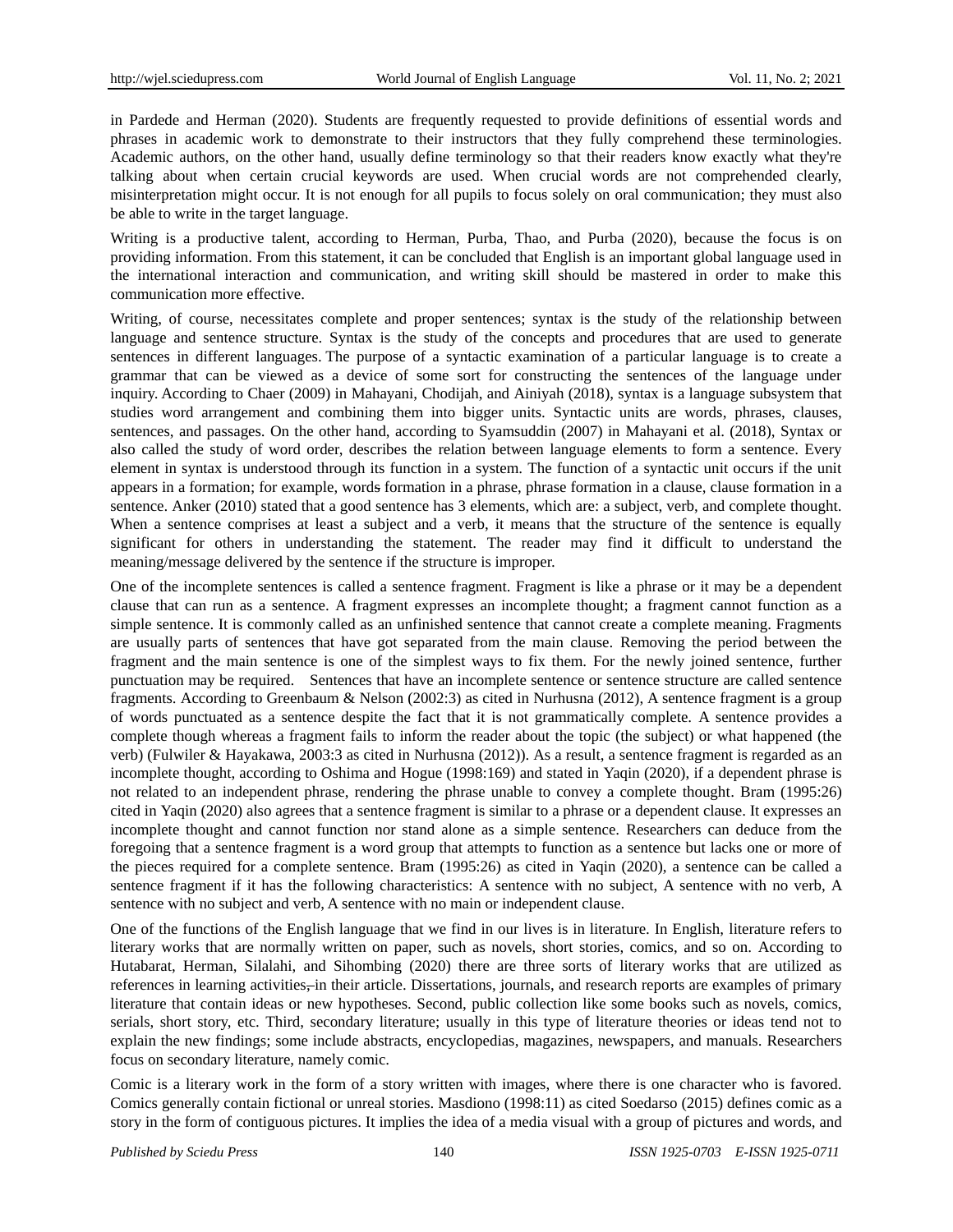images in a comic are defined as static images arranged sequentially and interconnected between each other. Collier"s Encyclopedia in [Salor and Marasligil \(2013\)](#page-12-5) defines the term "comic" as referring to a collection of tightly related, highly engaging drawings that differ from traditional cartoons in that they are not always lighthearted, but some artists make them serious, mysterious, and adventurous. From this explanation, it can be concluded that a comic is a pictorial story that is composed and interrelated and is fictional in nature, and in the story the character has their respective characters.

According to [Arsyat \(2014\)](#page-11-9) comics have various characteristics: a. proposional character, which means that reading comics can emotionally involve the reader with the major characters in the story; b. Harsh comedy, which uses spoken and simple language to communicate with lay people; and c. Harsh humor, which uses spoken and simple language to connect with lay people. c. Conversational Language (Market Language), i.e., the use of colloquial language, will appeal to readers more, d. Morals or The Soul of the Doer is a simplification of conduct that describes Morals or The Soul of the Doer. In the story comics, behavioral patterns are often simple and predictable. Heroic in nature, comic content tends to carry readers to adore its heroes. In comics, the reader will know what kind of comic he or she reads, and what storyline the comic writer conveyed, so that readers can clearly see what is happening in the story based on the storyline, but oftentimes readers don't pay attention to the sentence structure that is included in a comic whether the sentence structure is correct or not [\(Nurhusna, 2012;](#page-11-7) Wu and Pei, 2018).

According to the researchers, Indonesians read Indonesian comics more often than English comics because their ability to read, speak, and write English is still limited, and their grammar skills are also limited whether they are teenagers, adults, or the elderly. Some researchers do not even know whether the sentence structure in English comics is right or not based on the guidelines of English sentences, which contain three vital aspects (Subject, Verb, and even complete thought). As a result, most Indonesians are unaware of what the lesson entails when it comes to writing incomplete sentences and what causes a sentence to be incomplete (sentence fragments). As a result of this problem, the researchers set out to explore the types and factors of sentence fragments found in a comic, specifically in Yoshihiro Togashi's Hunter X Hunter 1998, since the prior comics have never been investigated with the variables (subject) so that readers and other Indonesians will be aware of it as a result of our research.

The examples of using sentence fragments are written bellow. They are taken from Hunter X Hunter comic. The example is "*time to keep" your end of the deal aunt mito* Yoshihiro Togashi 1998.



The researchers took this example based on the type of sentence fragment described by Choy and Clark (2003) in [Nurhusna \(2012\)](#page-11-7), which is a type of sentence fragment, infinitive phrase fragment. The researchers chose the example since the definition of this fragment is a combination of the word "to" plus a verb, and the the phrase "to keep" appears in the example the researchers created.

Based on the example above, the researchers are interested to analyze the sentence fragments contained in the Hunter X Hunter comic. Previously, research on sentence fragments had been studied by [Bashir, Yusof, Ahmad, and Syed](#page-11-10)  [Umar \(2016\)](#page-11-10) in his journal entitled "Sentence Fragment Analysis in the Writing of High School Students in Gwale, Kano, Nigeria. " This study is focused on empirical research gleaned from senior student compositions, which can be referred to as the object of research. The aim of this research is to identify the sentence fragments produced by seniors of secondary schools in their writing and the study uses a mixed methods approach, where an embedded design is adopted to guide data collection and analysis. Research object was 30 students who were purposefully selected from secondary schools in Gwale Local Government Area, Kano Nigeria. Achievement tests were used to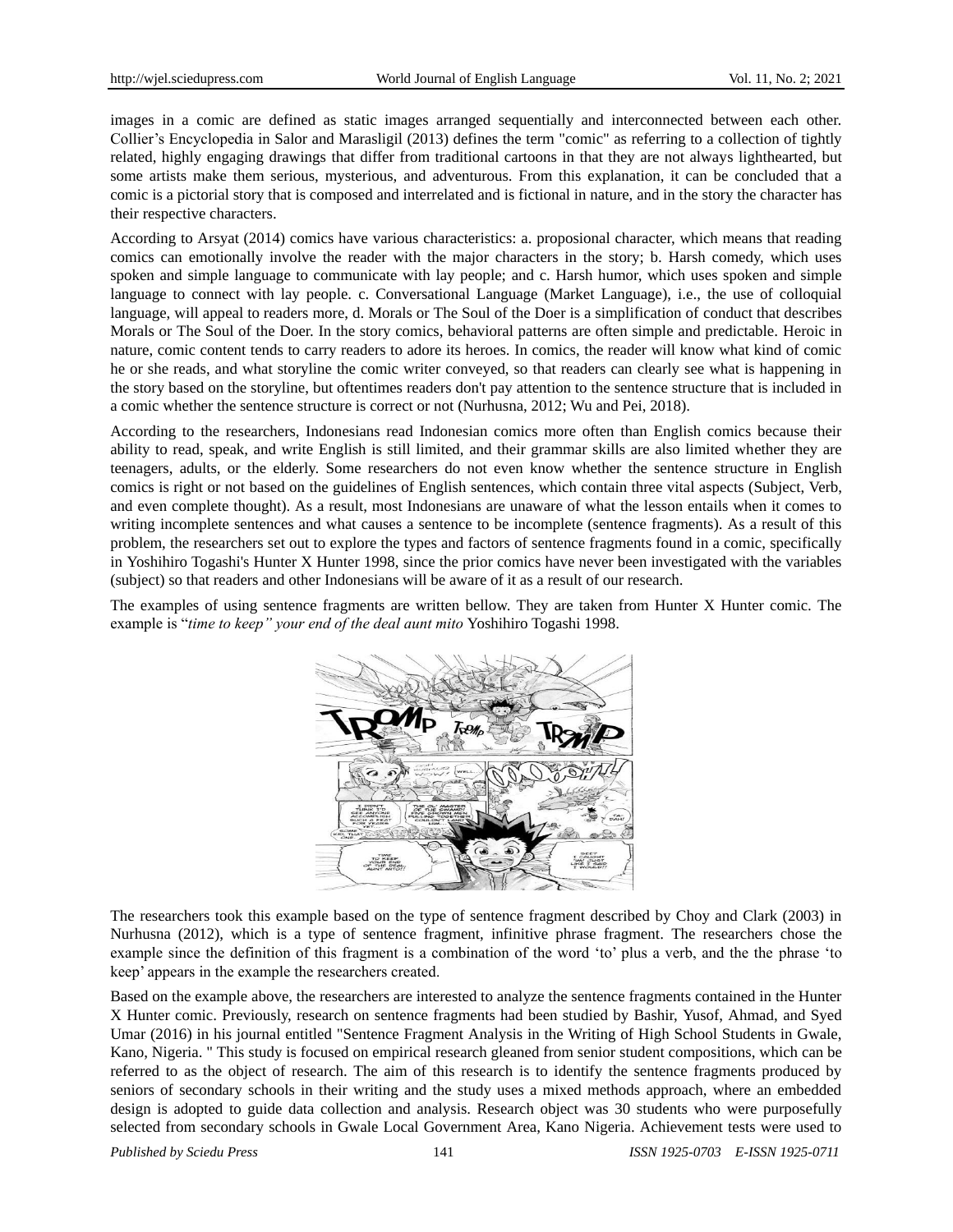collect data. Markin software version 4.222 was used to speed up the data analysis process.

Finally, based on the explanation above, the researchers embarked on the analyses of the sentence fragments in a comic titled as "An Analysis of Sentence Fragments in comic Hunter x Hunter by Yoshihiro Togashi 1998".

# **2. Theoretical Review**

# *2.1 Syntax*

Writing requires complete and correct sentences, and the study focusing on the relationship between language and sentence structure is called syntax. The study of the principles and procedures by which sentences are created in specific languages is known as syntax. The purpose of a syntactic examination of a given language is to build a grammar that can be viewed as a device for constructing the sentences of the language under inquiry. According to Chaer (2009) in [Mahayani et al. \(2018\)](#page-11-5), syntax is a language subsystem that studies word arrangement and combining the words into bigger units. Syntactic units are words, phrases, clauses, sentences, and passages. On the other hand, according to Syamsuddin (2007) in [Mahayani et al. \(2018\)](#page-11-5), syntax or also called the study of word order describes the relation between language elements to form a sentence. Every element in syntax is understood through its function in a system. As mentioned above, [Anker \(2010\)](#page-11-6) stated that a good sentence has 3 elements, they are: a subject, a verb, and a complete thought. A sentence can be meaningful and be understood by reader when it has at least a subject and a verb. From the explanation above, it can be said that syntax is a science that studies the formation of a phrase into a sentence. To make a good and correct sentence, 3 elements are needed: namely, a subject, verb, and complete thought.

# *2.2 Sentence Fragments*

# 2.2.1 The types of Sentence Fragments

According to the [Choy and Clark \(2010\)](#page-11-0), [Yang \(2019\)](#page-12-6) and [Al Kayed, Khalaf, and Akram \(2020\)](#page-11-11) there are several types of sentence fragments including those with:

a) Dependent Clauses

A dependent-clause fragment, according to [Choy and Clark \(2010\)](#page-11-0) in [Nurhusna \(2012\)](#page-11-7), is a set of words that contain both a subject and a predicate and are part of a primary independent sentence but are separated from it with a period so that it stands alone. A dependent-clause fragment always begins with a subordinating conjunction. Kolln and Funk (2003) in [Nurhusna \(2012\)](#page-11-7) state that a dependent clause fragment can be classified into the following subtypes: adjectival-clause fragments, adverbial-clause fragments, and nominal-clause fragments.

- Adjectival - Clause Fragments

An adjective clause, also called a relative clause, is a clause introduced by a relative pronoun (who, which, that) or a relative adverb (when, where, why) that generally modifies a noun [\(Kolln & Funk, 2011\)](#page-11-12). According to [Choy and Clark \(2010\)](#page-11-0), an adjectival-clause fragment serves the function of an adjective which describes a noun or pronoun in the detached main clause or sentence that precedes the fragment.

In the following made-up example: I got dragged around the whole night meeting aunties and uncles. *Who I'm pretty sure can't remember my name anyway*.

- Adverbial Clause Fragments

An adverbial clause fragment begins with the subordinating conjunctions that are used to start adverb clauses, which describe verbs by stating how (as if, as if), when (after, as, as soon as, before, until, when, whenever, while), where (where, wherever), why (because, in order that, since, so that), and under what conditions (although, as long as, even though, if, though, unless) the action occurs [\(Choy & Clark, 2010\)](#page-11-0)

The following is a made-up example of it: I"ve been to English-speaking countries. *Such as, Australia, England, Singapore, and the United States*.

Nominal Clause Fragments

Subordinate clauses with a range of functions similar to noun phrases are known as nominal clauses (Greenbaum & Nelson, 2002 in [Nurhusna \(2012\)](#page-11-7)). Detached from its main or independent clause, a nominal clause fragment begins with a that-clause or a WH-clause and can function as direct object.

In the following made-up example, the fragment begins with a that-clause and functions as direct object to the verb "realize" in its preceding sentence: They realize that the man can be a big-time threat to them. *That*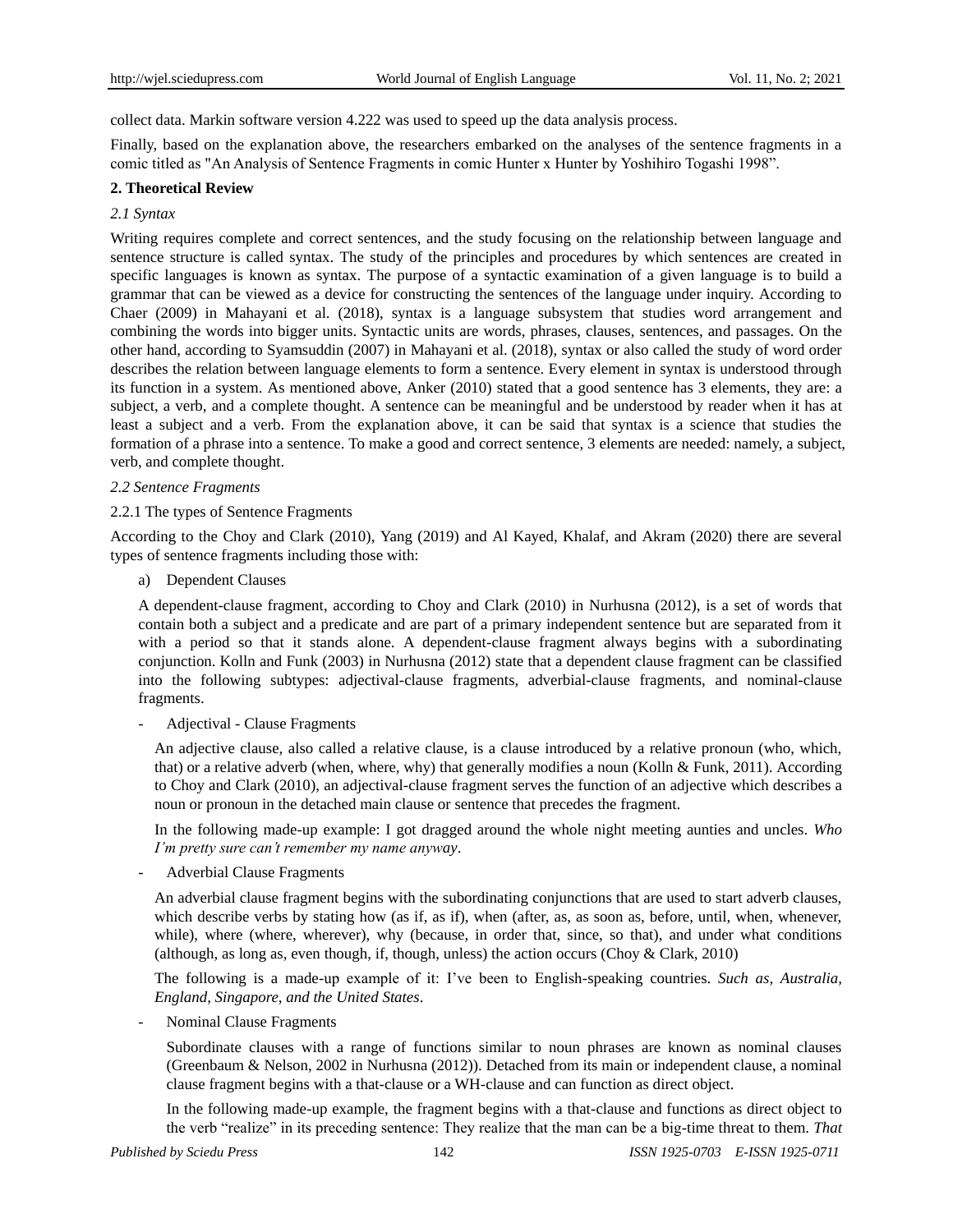*he can take them all down easily.*

b) Phrase Fragments

Stilman (1997) in [Nurhusna \(2012\)](#page-11-7) states that a phrase is a collection of connected words that does not qualify as a clause because it lacks both a subject and a predicate (it may contain a noun, a verb or both, but these do not constitute a clause unless they are in a specific relation to each other). Like a dependent-clause fragment, a phrase fragment is detached from its main or independent clause so it stands on its own. In the following section, the subtypes of phrase fragments are discussed.

- Added Detail Fragments

The added-detail fragment contains an example or other detail that adds information to the preceding sentence. Detached from the main or independent sentence, this fragment lacks both a subject and predicate.

The following is a made-up example of it: After having a heated argument with her parents, she left her house. *And took a cab to a friend's place.*

- Appositive Fragments

An appositive is a statement that is placed next to a noun to help clarify its meaning. Appositive comes from the verb apposite, which means "to put things next to each other." An appositive fragment is detached from the preceding noun so it stands on its own, looking as if it were a sentence.

The following is a made-up example of it: The guy talking with Jake is a student. *A law student with superior academic record and outstanding leadership skills.*

Infinitive Phrase Fragments

An infinitive is formed when the word to is combined with a verb, such as to walk or to study. Although further words will be added to complete the phrase, the notion will not be completed by a main clause because the main closure is separated from it.

The following is a made-up example of it: She wants to go to the garden. *To catch butterflies for her biology project.*

Missing - Subject Fragments

The missing-subject fragment has a missing subject and is detached from the main or independent sentence. It usually begins with a coordinating conjunction.

For example: Although it has been many years, Chase still remembers that street. *Near the river bank.*

Participial Phrase Fragments

A participle is the first word in a participial phrase. A participle is a form of a verb that also serves as an adjective. There are two types of participles: adverbial and adverbial participles by adding –ing to the primary verb, present participles are generated (e.g., laughing, waiting, talking). Past participles end in a –ed (e.g., laughed, waited, talked) or various past-tense forms of irregular verbs (e.g., slept, seen, sung).

For example: A school bus carrying twenty-five high school students crashed into a tunnel. *Injuring the driver and fifteen students.*

Prepositional Phrase Fragments

Prepositions are brief words in our language that show the relationship or position between two words, such as on, near, by, under, behind, about, and so on. They must always come before a noun or a pronoun. The object of the preposition is the word or pronoun that comes after the preposition. A prepositional phrase is a collection of words that include the preposition and its object. A prepositional phrase is separated from its main sentence and stands alone as a fragment.

## 2.2.2 The Factors of Sentence Fragments

According to [Bashir et al. \(2016\)](#page-11-10), the causes of sentence fragments are divided into seven types, namely:

a) Omission of Verb

Omission verb is a sentence that has not entered a verb so that the sentence does not have a verb.

b) Omission of Subject

*Published by Sciedu Press* 143 *ISSN 1925-0703 E-ISSN 1925-0711* Omission subject is a sentence that has not entered a subject and so that the sentence does not have a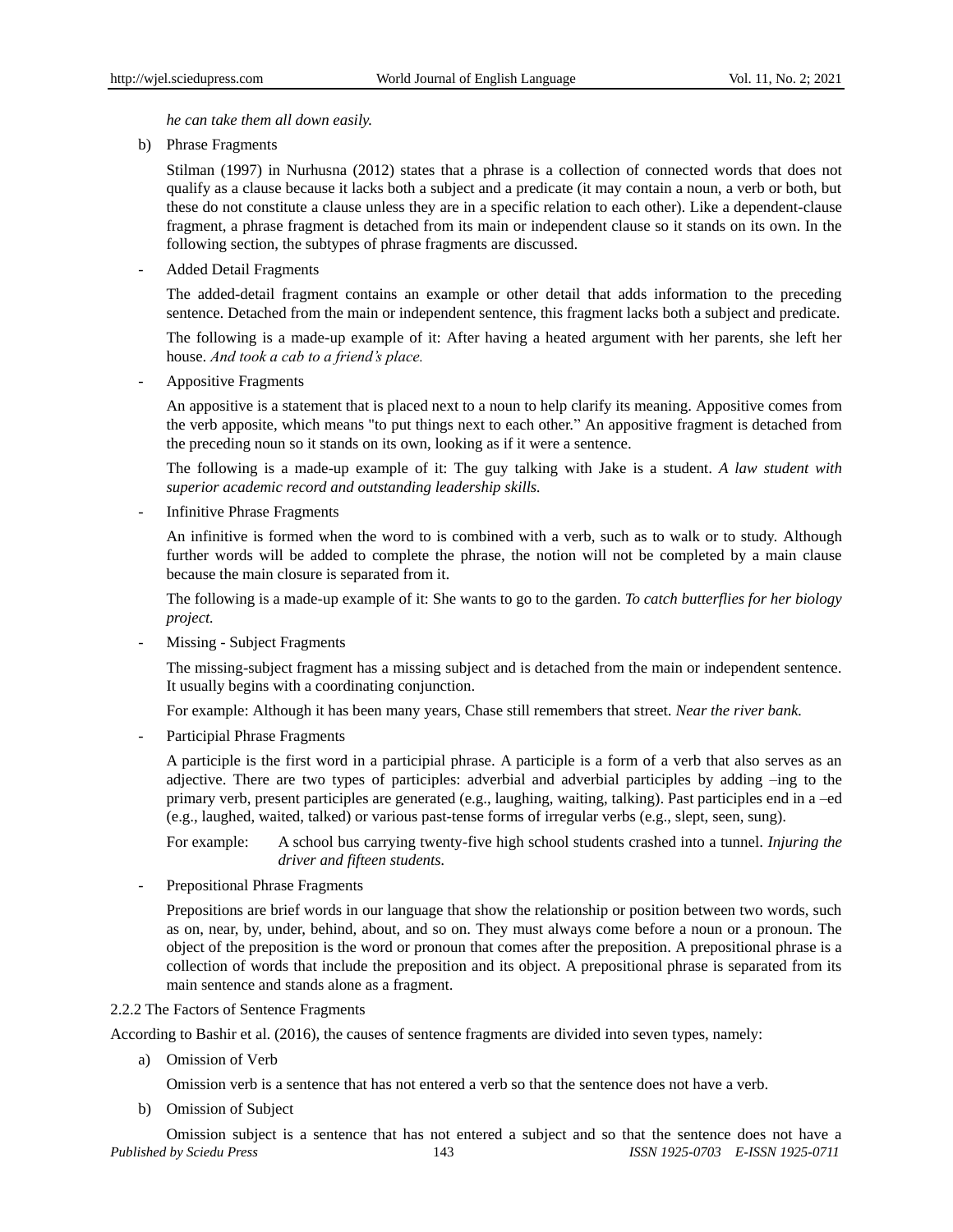subject.

c) Omission of both subject and verb

Omission subject and verb is a sentence that has not entered a subject and verb so that the sentence does not have a subject and verb.

d) Omission of object

An omission object is a sentence that does not have an object because it does not contain a verb.

e) Dependent clause fragment

Because it does not express a complete notion, a dependent clause (or subordinate clause) cannot stand alone as a complete sentence.

f) Appositive or list fragment.

A noun phrase that renames and clarifies another noun is known as an appositive. Because an appositive can be somewhat long, it's common for authors to misinterpret it as a complete sentence. An appositive, on the other hand, is a fragment on its own.

## *2.3 Comic*

# 2.3.1 Definition of Comic

Comics are a visual media for expressing ideas, often in combination with text or other visual information. A succession of juxtaposed panels is a common format for comics. Speech balloons, subtitles, and onomatopoeia are frequently used to indicate conversation, narration, sound effects, or other information. The speed of the story is aided by the size and layout of the panels. The most prevalent drawing technique in comics is cartoon and comparable forms of illustration; "fumetti" is a genre that incorporates photographic imagery. Comic strips, editorials, jokes, and comic books are all common types of comics. Compiled volumes such as graphic novels, comic albums, and *tankbon* have become increasingly popular since the late twentieth century while webcomics have blossomed in the twenty-first.

There are many definitions of comics that have been stated by experts around the globe, including visual literature (Bonnef in [Soedarso \(2015\)](#page-12-4)), and here are some of the definitions of this literary genre.

Masdiono (1998) cited by [Soedarso \(2015\)](#page-12-4) defines a comic as a story told in a series of drawings. It connotes the concept of a media visual consisting of a collection of images and words. In art, comics are defined as static images arranged sequentially and these static images are interconnected between each other to form a story. In [Salor and](#page-12-5)  [Marasligil \(2013\)](#page-12-5), *Collier's Encyclopedia* defines comedy as "a phrase assigned to a series or arrangement of closely related extremely engaging drawings that differs from the standard cartoon in that they are unduly serious, mysterious, and daring."

Based on the statement above, comics can be defined as written pictorial stories that are sequential to each other and can provide information to the reader. Comics is also an illustrated literary work, which are emerging in a variety of media. A story, time, characters, and so on are all present in comic books. Thus, this study looks at a comic with the goal of determining what kind of sentence fragments can be found in dialogs, as well as what causes sentence fragments to appear in this literary genre.

## 2.3.2 Types of Comic

According to Bonneff (2011:130) in [Soedarso \(2015\)](#page-12-4), comics can be divided into four categories based on its form, namely comic strips, comic books (comic books), comics with the humor / adventure genre, biographical comics, and scientific comics. However, next comes the graphic novel, which combines several different stories in one book and web comics or online comics also appear in the literature:

a) Comic Strip

Comic strips are comics with only a few pictures. The images that are presented with a few ideas that exist in the comic are also few. Even though it only uses a few pictures and writing, it describes a complete picture. This comic strip is often found in newspapers and magazines because it is a place to load comics if it is in newspapers or magazines so that the limited stories and pictures are summarized and only present the main points.

b) Comic Book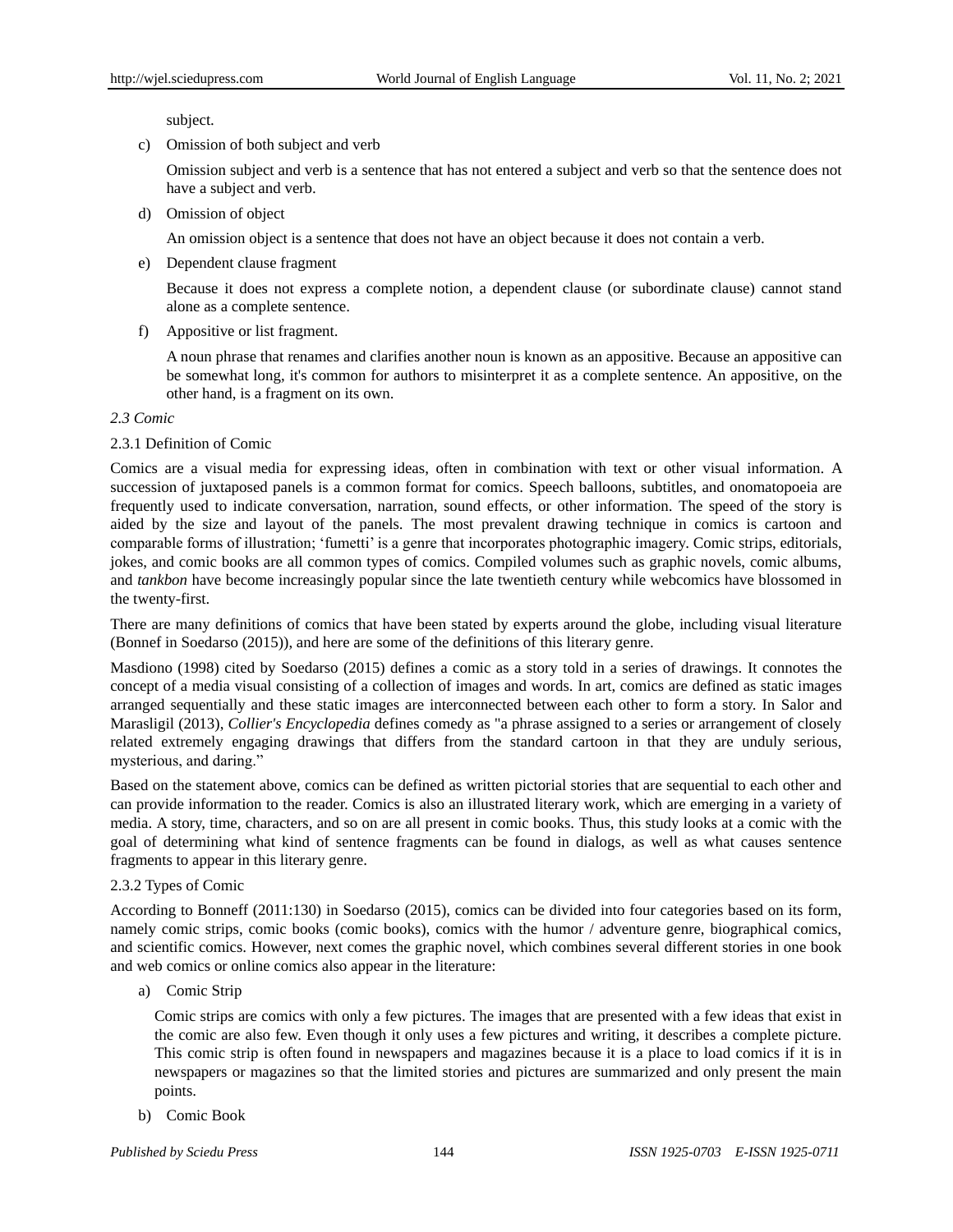This type of comic is the most common type of comic. Book comics are comics that present a complete story in one book. In addition, there are usually series of each title that feature stories in a sustainable manner. However, there are also types of comic books that are unsustainable or serial, depending on the author, whether they finish the story in one or more books.

c) Comics with the humour / adventure genre

A humorous comic is a type of comic that presents a funny story that makes the reader laugh. The element of humor in humorous comics is contained in the inserted text or it can also come from pictures that are made funny. Unlike the comic humor genre, there is also an adventure genre in comics. This comic tells about the journey of the characters to find or fight for something. There are also actions that display images of battles between the groups of good and bad people.

## d) Biographical comics and scientific comics

Biographical comics usually feature the life story of an influential character who is presented in the form of a series of pictures or in the form of a comic. Although there are also types of biographical books that only display writings from stories of inspirational figures, it is different from that in biographical comics there are supporting pictures. Scientific comics are comics that contain a combination of narration and images. In scientific comics, there is more emphasis on stories that contain the process of discovering the latest products—such as stories of the discovery of the light bulb, the invention of the telephone and so on.

e) Online Comics (Webcomic)

This comic uses internet media as a medium for the primary source, and by using a website, this type of comic costs a relatively cheaper than purchasing the print media. This comic appeared along with the emergence of cyberspace in the world technology. Apart from print media such as newspapers, magazines, tabloids and newsletters, Internet media can be used as a means to publish comics. Internet space is more convenient for a wide audience because it has wider readership than the print media. Online comics can be used as a first step for publishing comics at a relatively higher cost but cheaper than print media.

#### 2.3.3 Genres and Categories of Comic

Besides having several types of comics, it is also divided into several genre sections according to McCloud (2001) in [Arifa \(2016\)](#page-11-13) including:

a) Superhero

Superhero comics, one of the most popular comic book genres, includes characters such as Superman, Batman, Spider-Man, and the X-Men, who wear capes and masks and utilize their amazing talents to protect humanity. Since the initial appearance of Superman in Action Comics, superheroes have captivated the public imagination. Superhero comics are generally seen as a modern type of mythology because of its emphasis on action, adventure, and memorable, iconic characters. While certain characters and series have been since the 1940s, new characters with unique abilities, outfits, and universes are created on a regular basis.

b) Manga

Manga is a Japanese-style trade paperback graphic novel that has recently exploded in popularity in the United States. Manga is divided into numerous categories that cater to different types of readers. Shojo (sometimes written Shoujo) is a Japanese drama and romance genre aimed towards young adolescent girls. Shonen manga is a type of manga that is mostly aimed at boys and offers hilarious storylines with a lot of action. Manga that is translated from Japanese is frequently printed so that it can be read from right to left in order to maintain the authenticity of the original. Manga publications are typically part of a series with multiple volumes, and they can be extremely addicting!

c) Slice-of-Life

Many comics and graphic novels depict actual life in insightful ways. These can take many different forms, including autobiography, romantic drama, and historical fiction, to name a few. Slice-of-life comics are popular among older teenagers and people looking for a relaxing read.

d) Humour

There are a lot of comics that live up to their moniker. From Mad Magazine to Simpsons Comics to editorial cartoons, comics are a terrific place to find exaggeration, sarcasm, and outright silliness.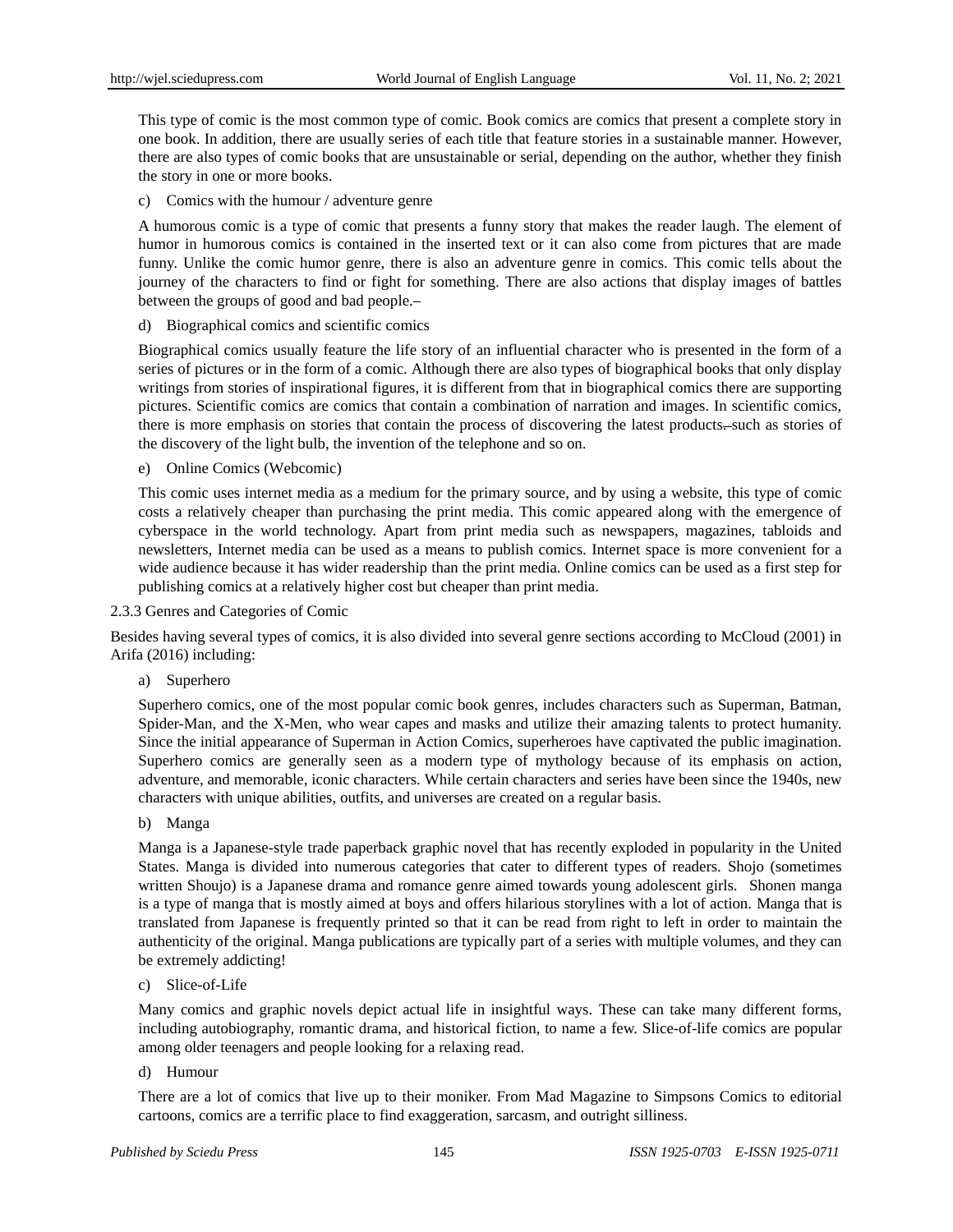## e) Non-fiction

Many comics have been developed to examine such as different topics as science, history, politics, and biography, and they have proven to be an excellent instructional tool.

f) Science-Fiction/Fantasy

Comics offer a plethora of interesting settings to explore for those who enjoy fantasizing about other realms.

g) Horror

In comics with eerie visuals and suspense-building plots, frights, shivers, and thrills abound.

## **3. Research Methodology**

In this study, the researchers used the methodology of qualitative research because this research focused on the analysis of the written text. According to Bogdan and Biklen (2007:5) cited in [Silalahi \(2015\)](#page-12-7), qualitative research is a research where data are collected in the form of words or pictures rather than numbers [\(Van Thao, Herman, & Tho,](#page-12-8)  [2020;](#page-12-8) Munte, Herman, Arifin, Nugroho and Fitriani, 2021). The data of this research was taken from the documentary or written form and library research because some of the data was taken from several websites which cannot be expressed numerically. [Purba and Herman \(2020\)](#page-12-9) state that a qualitative approach is used for the description of the empirical data. One of the characteristics of qualitative method is looking at our processes that have to deal with arrangements, specifically, where the research will be conducted outside [\(Herman, Murni, Sibarani,](#page-11-14)  [& Saragih, 2019\)](#page-11-14).

According to [Ary, Jacob, and Sorensen \(2010\)](#page-11-15), there are seven types of qualitative research. These are case studies, content or document analysis, ethnographic studies, which are grounded theoretical studies, historical studies, narrative research, phenomenological research. That researchers use content or document analysis. According to [Ary](#page-11-15)  [et al. \(2010\)](#page-11-15), content or document analysis is a research method applied to written or visual material for the purpose of identifying specific material characteristics. Theory analyzed can be in the form of textbooks (comics), newspapers, web pages, speeches, television programs, advertisements, musical compositions, or one of a number of other types of documents [\(Van Thao, Herman, Napitupulu, Hien, & Pardede, 2021\)](#page-12-10) because the researchers chose comics as the object of research. As we know, comic files have sentences or dialogues that can be analyzed.

## *3.1 Source of the Data*

Data sources that are relevant to the research problem must be identified by researchers. Researchers used comic Hunter X Hunter by Yosihihiro Togashi as a primary source for this study. Researchers used e-comics, also known as electronic comics that were downloaded from the internet. Data collection from this research was taken from 3 chapters, namely from chapter one to chapter three. This primary source was chosen because in the comics there are several sentences that had sentence fragments, so the researchers wanted to examine what types of sentence fragments based on syntactic structure were there, and what factor types were causing them.

## *3.2 Instruments of the Research*

Research instrument is a tool used by researchers to measure or collect descriptive information as a processing material relating to the measuring object being studied. [Simbolon, Sihombing, Herman, and Marpaung \(2020\)](#page-12-11) stated that instrument is a tool that is required to get information while Sihombing as cited in [Hutabarat et al. \(2020\)](#page-11-8) stated that comics is designed to collect the data. The researchers themselves were the main instrument of the reseach, but to make the research process easier, the researchers needed supporting instruments such as internet, e-comic, cellphones, digital dictionaries, and laptop. In this study, the researchers employed comics as an instrument, namely Yosihihiro Togashi's Hunter X Hunter1998. With the term *comic,* the author intends to raise the anime in "Hunter X Hunter" to describe the life of a 12-year-old kid named Gon Freecss, and his efforts to find his father, Ging Freecss. The comic was first released by Shueisha on June 4, 1998 in Japan. These comics were gained through the use of e-comics, which were downloaded from the internet.

# *3.3 Technique of Data Collection*

According to Marshall (2006:97) as cited in [Sinaga, Herman, Hutahaean, and Niswa \(2020\)](#page-12-12), participating in the setting, witnessing personally, conducting in-depth interviews, and examining documents and material culture are all common qualitative ways for acquiring information. The data was gathered with the help of documentation. The comic is the source of the data that will be evaluated by the researchers during data collecting. The information is presented in the form of dialogue from the comic. The researchers will examine 20 interviews in order to determine the phrase fragments in the cartoon.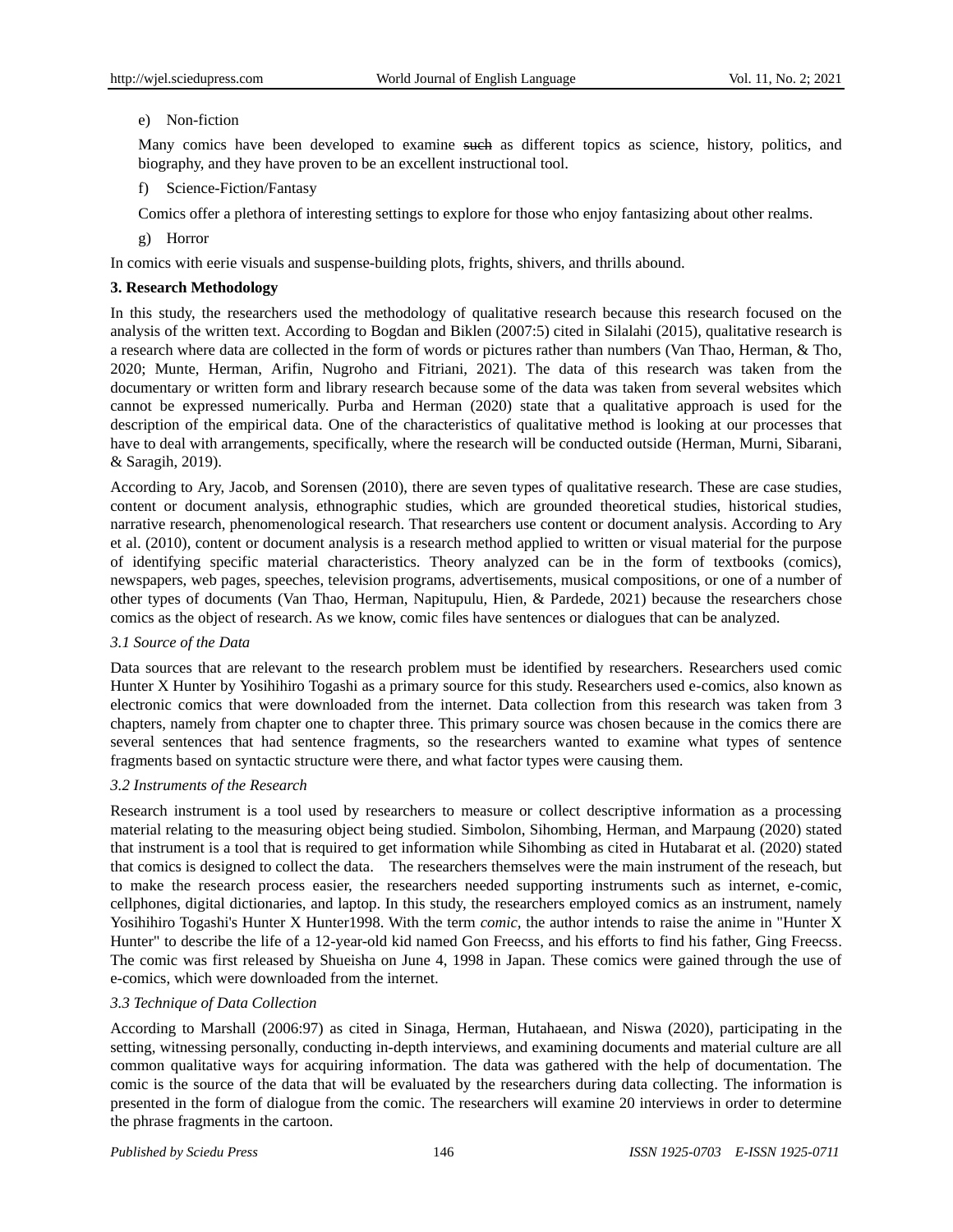There are several steps to collect data in this research:

- 1. Downloading the comic Hunter X Hunter from internet.
- 2. Reading the Comic Hunter X Hunter;
- 3. Finally, finding the types of Sentence Fragments in the text.
- *3.4 Technique of Data Analysis*

According to [Simbolon et al. \(2020\)](#page-12-11), data analysis is an important part of research. Data analysis is the process by which the researchers perfect their knowledge of the primary source to clearly present what they learn from it to their audience (James, 2010:224 cited i[n Simbolon et al. \(2020\)](#page-12-11)). In this study, researchers analyzed comics based on data. The data was analyzed according to [Choy and Clark \(2010\)](#page-11-0) in [Nurhusna \(2012\)](#page-11-7), there are several types of sentence fragmentation. In this study, researchers used comic Hunter X Hunter by Yoshihiro Togashi 1998 for data analysis techniques.

In this analysis, some steps in order to make this analysis systematic and easier, they are:

- 1. Reading the contents of the comic chapter several times, in order to understand each sentence in the comic dialogue.
- 2. Marking up comics when they find the data you are looking for (researchers analyzed sentence fragment) or find sentence fragments that are in comics.
- 3. Analyzing the types of sentence fragments included in the comic dialogue.
- 4. Analyzing what factor types the dialogue has as sentence fragments.
- 5. Concluding what types of sentence fragments and factor types are in the comic.

## **4. Findings and Discussion**

## *4.1 Findings*

In this chapter, the researchers classified the data based on the types and the factors of the sentence fragments. The researchers found some various types of sentence fragment and factors of sentence fragment. For the types and factor of sentence fragment, the researchers analyzed by using theory of [Choy and Clark \(2010\)](#page-11-0). and [Bashir et al. \(2016\)](#page-11-10) theory.

1. Types of Sentence Fragments

The appendix shows that there are several types of sentence fragments in the Hunter X Hunter comic by Yoshihiro Togashi 1998. There are 34 various types of sentence fragments contained. There are 13 types that are classified as dependent clause fragments, and 21 as phrase fragments.

|                           | Sub types  | <b>Frequency</b> | <b>Percentage</b> |
|---------------------------|------------|------------------|-------------------|
| Dependent-Clause Fragment | ACF        |                  | 2,94%             |
|                           | AdCF       | 6                | 17,64%            |
|                           | <b>NCF</b> | 6                | 17,64%            |
| <b>Phrase Fragment</b>    | ADF        |                  |                   |
|                           | AF         |                  | 2,94%             |
|                           | IPF        | 10               | 29,94%            |
|                           | <b>MSF</b> | 3                | 8,82%             |
|                           | <b>PPF</b> | 6                | 17,64%            |
|                           | PrPF       |                  | 2,94 %            |
|                           | Total      | 34               | 100%              |

Table 1. Types of Sentence Fragment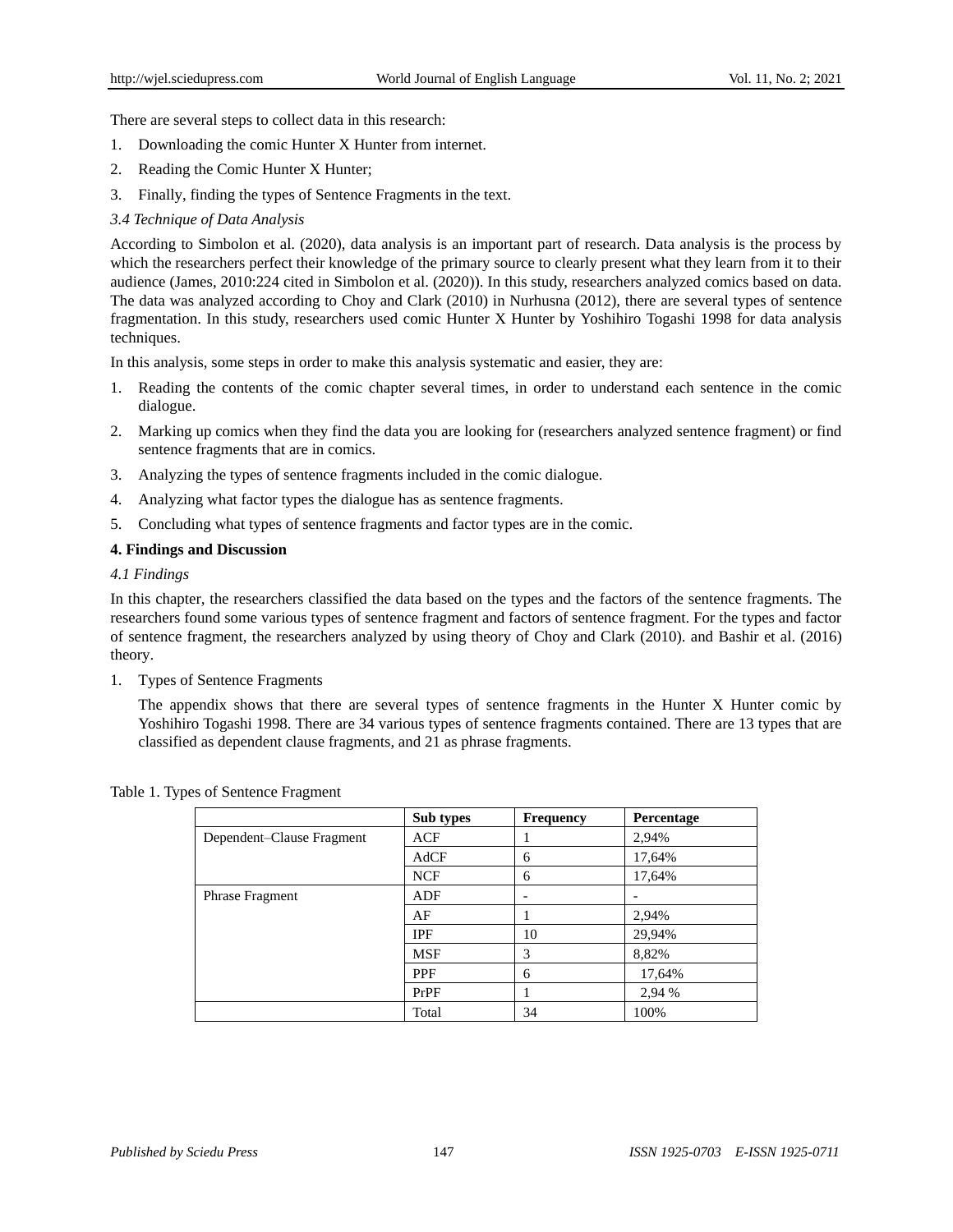

Chart 1. Types of Sentence Fragment based on Comic Hunter X Hunter by Yoshihiro Togashi 1998

The data above shows the quantitative measures for the two types of Sentence Fragments. Dependent Clause Fragment type was 38% while Phrase Fragment type was 62%. So the dominant type of Sentence Fragment in Yoshihiro Togashi's 1998 comic Hunter X Hunter is the Phrase Fragment.

2. Factor Sentence Fragment

Researchers classified sentence fragment factors according to [Bashir et al. \(2016\)](#page-11-10). There are 10 types of factors that make sentence fragments occur; namely, Omission of Verb, Omission of Subject, Omission Subject and Verb, Omission of Object, Dependent Clause Fragment, Appositive or list Fragment.

Table 2. The Percentage of Factors Sentence Fragment

| No. | <b>Factor of Sentence fragment</b> | <b>Frequency</b> | <b>Percentage</b> |
|-----|------------------------------------|------------------|-------------------|
| 1.  | Omission of verb                   |                  | 50%               |
| 2.  | Omission<br>of Subject             | 2                | 20%               |
| 3.  | Omission both Subject and Verb     |                  | 10%               |
| 4.  | <b>Omission of Object</b>          |                  | 10%               |
| 5.  | Dependent Clause Fragment          |                  |                   |
| 6.  | Appositive or list Fragment        |                  | 10%               |
|     | Total                              | 10               | 100%              |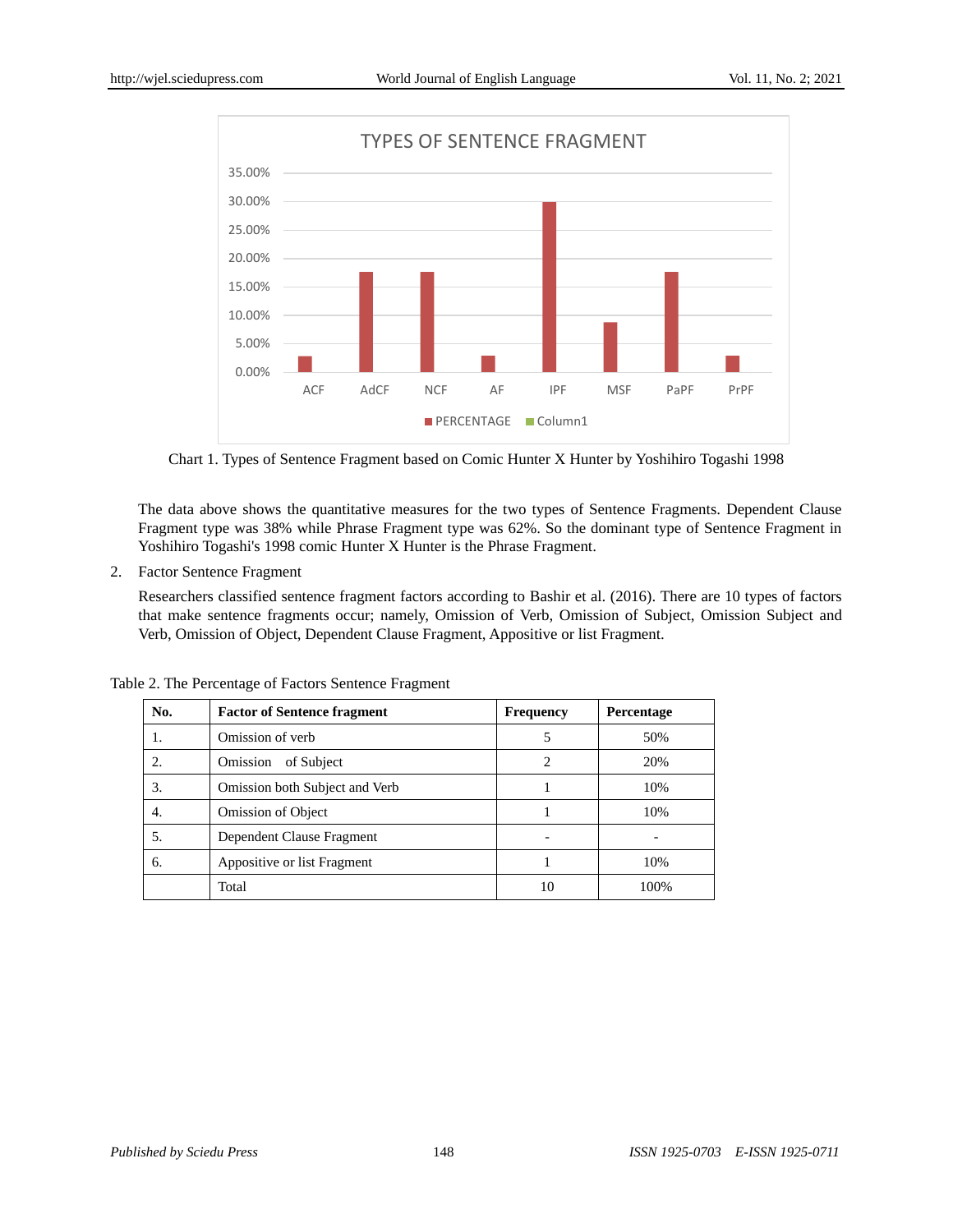

Chart 2. Factors of Sentence Fragment based on Comic Hunter X Hunter by Yoshihiro Togashi 1998

From the data analysis above, we can see the Factor of Sentence Fragment in the Comic Hunter x Hunter from the chapter 1 until 30. According to [Bashir et al. \(2016\)](#page-11-10)"s theory, there are 50,00% data included for the Omission of Verb, 20% for the Omission of Subject, and 10% data included for the Omission both Subject and Verb. In addition, there are 10% data included for the Omission of Object, and no data included for Dependent Clause Fragments, and 10% included for the Appositive phrase or list Fragment. From this research, the factor that have the highest value in forming sentence fragments in the Hunter x Hunter comic is the Omission of Verb.

## *4.2 Discussion*

After analyzing the data, the researchers were able to arrive at the conclusion that almost all types of sentence fragments are contained in the comic, but with the exception of only one type of fragment, namely Added - detail Fragment. The dominant type is the Phrase Fragment which reaches 62% of all fragments used in the text. This means that Phrase Fragment is the most typical one in the comic. However, Dependent Clause fragment only reached 38%.

Researchers also found the sentence fragment factor contained in the comic hunter x hunter by Yoshihiro Togashi. There are 6 types of sentence Fragment factors that were put forward by [Bashir et al. \(2016\)](#page-11-10), but in the hunter x hunter comic only 4 factors were found, namely, Omission of Verb (50%), Omission of Subject (20%), Omission of Object (10%). Omission of both subject and verb is (10%), and Appositive or list Fragment (10%).

Researchers found several similarities and differences with the results of other studies. There are various parallels and variations in the study undertaken by researchers based on the results of prior research with the title "Sentence Fragments in the Narration of the novel Hungers Game by Nurhusna." Both studies use qualitative research methods to examine sorts of sentences based on Fragment, its syntactic structure, and the second equation employs both the Choy and Clark theories for the analysis of these fragments. As a difference, among other things, in previous studies, researchers used qualitative methods while this study used qualitative research document studies. The second difference from the results of the previous research was that the researchers only examined the type of sentence fragments based on its syntactic structure whereas in our study we examined the type based on the syntactic structure and the factors that made sentence fragment occur in a sentence. The difference between the three previous studies has research results consisting of 46 dependent-clause fragments (33%) and 92 the phrase fragments were (67%), while this study had 13 dependent clause fragments (38.22%) and 21 Phrase fragments (62.28%).

# **5. Conclusions**

Referring to the data analysis and findings that have been made, the researchers come to the following conclusions:

1) Based on the findings of the Sentence fragments in the Hunter x Hunter by Yoshihiro Togashi comic, several types of Sentence Fragments are classified into two types according to the theory of [Choy and](#page-11-0)  [Clark \(2010\)](#page-11-0) which contains each subtype. These types are Dependent Clause Fragments and Phrase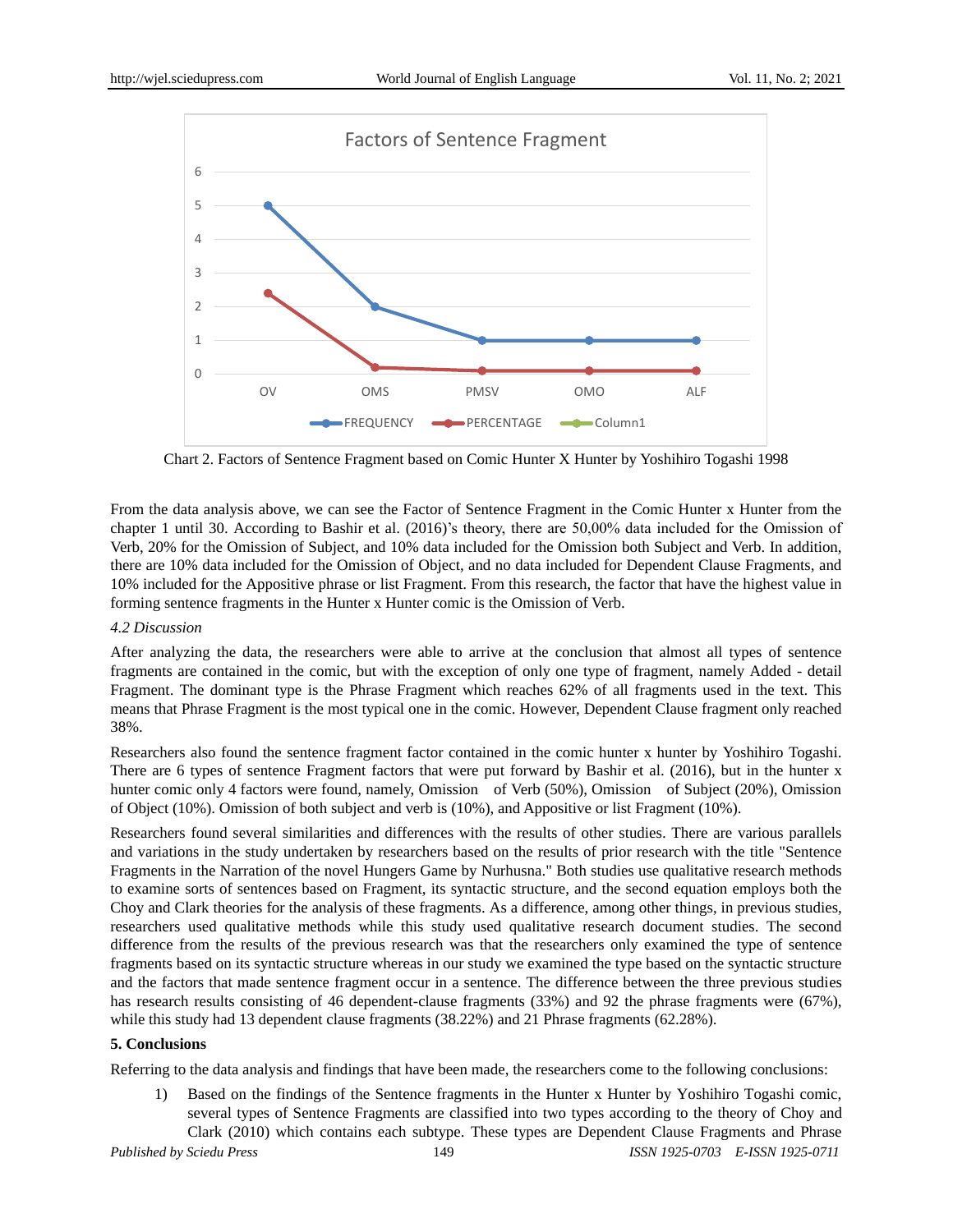Fragments. The data found in comic Hunter x Hunter are 34 fragments. They can be classified into dependent clause fragment (13) and Phrase Fragment (21). From the study, the researchers concluded the highest number of types Sentence fragment based on syntactic structure is Phrase Fragment 21(62%), the fewest number of sentence fragment based on Syntactic structure is Dependent Clause Fragment which had 13 (38%) samples. The factor of Sentence Fragment was also detected in the comic. The researchers had analyzed it based on the Bashir"s theory.

2) The factor Sentence Fragment had been found in Hunter x Hunter Comic is Omission Verb, Omission Subject, Omission Object, and Appositive or list Fragment. According to the findings, the largest number of Sentence Fragments is Omission Verb (5 examples), Omission Subject (2), Omission both Subject and Verb (1), Omission Object (1), Dependent Clause Fragment (1), Appositive or list Fragment (1).

#### **References**

- <span id="page-11-11"></span>Al Kayed, M., Khalaf, S., & Akram, M. (2020). Critical discourse analysis of gender representations in EFL textbooks. *International Journal of English Language and Literature Studies, 9*(4), 244-254. https://doi.org/10.18488/journal.23.2020.94.244.254
- <span id="page-11-6"></span>Anker, S. (2010). *Real writing with readings: Paragraphs and essays for colleges, works, and everyday life* (5th ed.). Boston: Bedford/St. Martin's.
- <span id="page-11-13"></span>Arifa, F. (2016). *Analysis of elements of Indonesian online comics as a medium for spreading culture.* Thesis. Palembang: State Islamic University.
- <span id="page-11-9"></span>Arsyat. (2014). *Analysis of elements of Indonesian online comics as a medium for spreading culture*. Essay. Palembang: State University of Indonesia.
- <span id="page-11-15"></span>Ary, D., Jacob, L., & Sorensen, C. (2010). *Introduction to research in education* (8th ed.). Boston: WARDSWORTH Cengage Learning.
- <span id="page-11-10"></span>Bashir, I., Yusof, N. B., Ahmad, N. S., & Syed Umar, S. N. M. B. (2016). Sentence fragmentation in the writing of senior secondary school students of Gwale, Kano, Nigeria. *Schoolar Journal of Arts, Humanities and Social Sciences, 4*(9A), 9921000.
- <span id="page-11-0"></span>Choy, P., & Clark, D. G. (2010). *Basic grammar and usage* (8th ed.). Boston, MA: Cengage Learning.
- <span id="page-11-2"></span>Herman. (2016). *The method of translation and practices*. Deutschland/Germany: LAP Lambert.
- <span id="page-11-3"></span>Herman. (2017). Shift in translation from English into Indonesia on narrative text. *International Journal of European Studies, 1*(3), 72-77.
- <span id="page-11-14"></span>Herman, Murni, S. M., Sibarani, B., & Saragih, A. (2019). Structures of representational metafunctions of the "Cheng Beng" ceremony in pematangsiantar: A multimodal analysis. *International Journal of Innovation, Creativity and Change, 8*(4), 34-46.
- <span id="page-11-4"></span>Herman, Purba, R., Thao, N. V., & Purba, A. (2020). Using genre-based approach to overcome students" difficulties in writing. *Journal of Education and E-Learning Research, 7*(4), 464-470. https://doi.org/10.20448/journal.509.2020.74.464.470
- <span id="page-11-8"></span>Hutabarat, E., Herman, H., Silalahi, D. E., & Sihombing, P. S. R. (2020). An analysis of ideational metafunction on News Jakarta post about some good Covid-19 related news. *VELES Voices of English Language Education Society, 4*(2), 142-151. https://doi.org/10.29408/veles.v4i2.2526
- <span id="page-11-12"></span>Kolln, M., & Funk, R. (2011). *Understanding English grammar* (9th ed.). England: Longman.
- <span id="page-11-1"></span>Liasari, A. (2015). An analysis of Indonesia-English code mixing used in Spotlite Rubric. on Cita Cinta Magazine. *IAIN Salatiga. Editions (July-September 2015)*.
- <span id="page-11-5"></span>Mahayani, T., Chodijah, S., & Ainiyah, A. (2018). Improving syntax learning achievement through lesson study based learning on IV semester students of Indonesian language and letter education study program Pakuan University. *Journal of Humanities and Social Studied, 2*(1), 12-17. https://doi.org/10.33751/jhss.v2i1.815
- Munte, B., Herman., Arifin, A., Nugroho, B. S., & Fitriani, E. (2021). Online Student Attendance System Using Android. *Journal of Physics: Conference Series***.** *1933 012048.* https://doi.org/10.1088/1742-6596/1933/1/012048

<span id="page-11-7"></span>*Published by Sciedu Press* 150 *ISSN 1925-0703 E-ISSN 1925-0711* Nurhusna, F. (2012). Sentence fragments in the narration of the novel the hunger games. *Lexicon, 1*(2), 164-175.